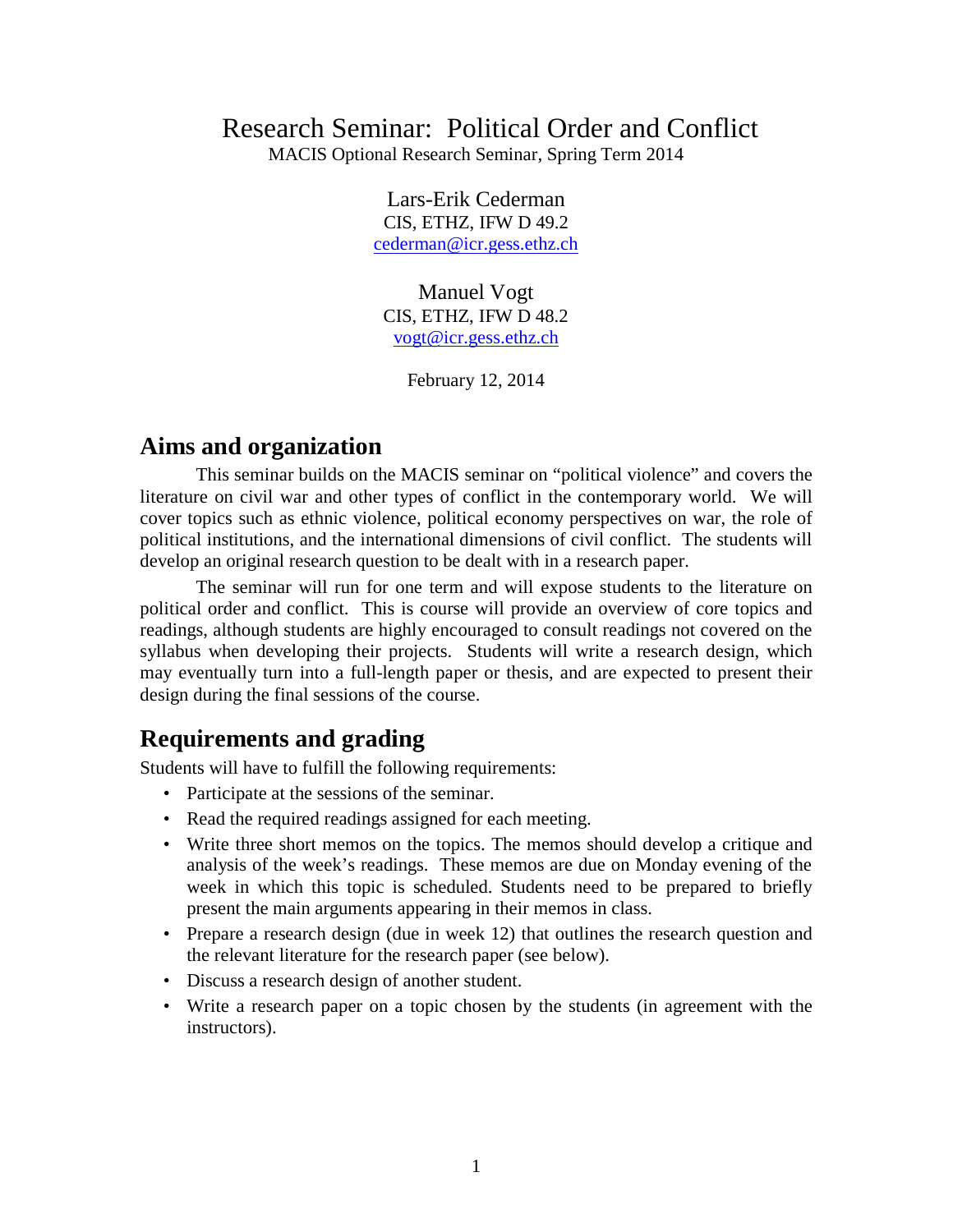Grades for the research seminar will consist of the following elements:

- 70 % term paper
- 10 % weekly memos
- 20 % research presentation and class participation

All readings are available at:

<http://cederman.ethz.ch/teaching/poc2014/> (User Name & Password: "poc2014")

#### **Political Order and Conflict -- Schedule**

#### Week 1 (February 19<sup>th</sup>). Introduction

## **Week 2 (February 26th). Concepts**

Themnér, Lotta and Peter Wallensteen, 2012. Armed Conflicts, 1946-2011. *Journal of Peace Research* 49 (4): 565–575.

Sambanis, Nicholas. 2004. What Is Civil War? Conceptual and Empirical Complexities of an Operational Definition. *Journal of Conflict Resolution* 48 (6): 814-858.

Kalyvas, Stathis N. 2007. "Civil Wars." In *The Oxford Handbook of Comparative Politics*, eds. Carles Boix and Susan C. Stokes. Oxford: Oxford University Press.

### **Week 3 (March 5th). Classical Approaches to Conflict**

Gurr, Ted. 1968. Psychological Factors in Civil Violence. *World Politics*. 20(2):245-278

Tilly, Charles. 1978. *From Mobilization to Revolution*. Reading, MA: Addison-Wesley Publishing. Chapters 3, 4.

Gurr, Ted. 1994. Peoples Against States: Ethnopolitical Conflict and the Changing World System. *International Studies Quarterly.* 38: 347-377

Cederman, Lars-Erik, Kristian Skrede Gleditsch and Halvard Buhaug, 2013. *Inequality, Grievances and Civil War.* Cambridge University Press. Chapter 2.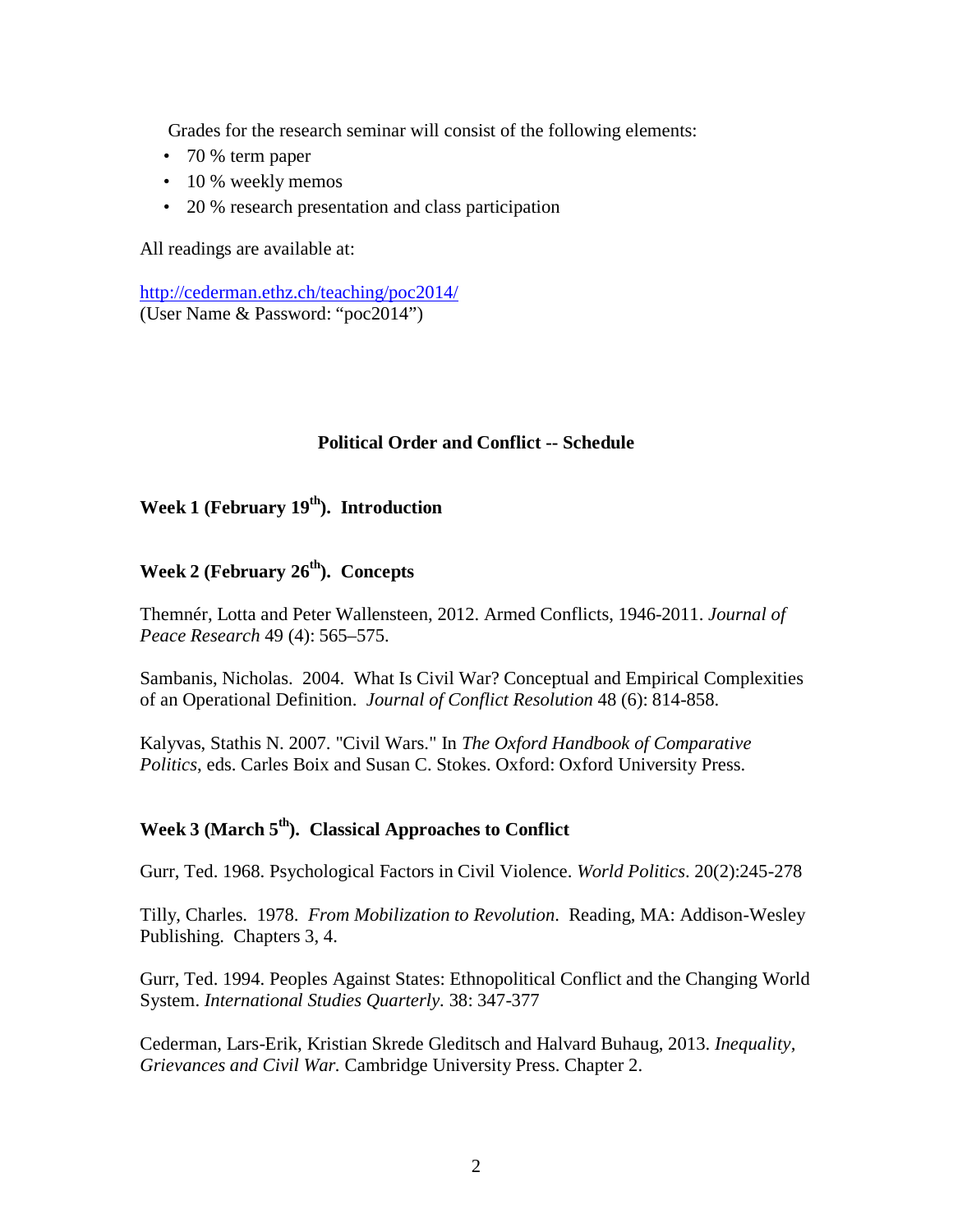#### **Week 4 (March 12rd). Political Economy and Natural Resources**

Blattman, Christopher, and Edward Miguel. 2010. "Civil War." *Journal of Economic Literature* 48 (1):3-57.

Ross, Michael. 2012. *The Oil Curse*. Princeton: Princeton University Press. Chapter 5.

Lujala, Päivi. 2010. The spoils of nature: Armed Civil Conflict and Rebel Access to Natural Resources. *Journal of Peace Research* 47(1): 15-28.

Aspinall, Edward. 2007. "The Construction of Grievance: Natural Resources and Identity in a Separatist Conflict." *Journal of Conflict Resolution* 51(6): 950-972.

#### **Week 5 (March 19th). Ethno-Nationalist Exclusion**

Horowitz, Donald L. 1985. *Ethnic Groups in Conflict*. University of California Press. pp. 141-184.

Cederman, Lars-Erik, Kristian Skrede Gleditsch and Halvard Buhaug, 2013. *Inequality, Grievances and Civil War.* Cambridge University Press. Chapters 3-4.

Wucherpfennig, Julian, Philipp Hunziker, and Lars-Erik Cederman. 2012. "Who Inherits the State? Colonial Rule and Post-Colonial Conflict." Unpublished paper. ETH Zürich.

### Week 6 (March  $26<sup>th</sup>$ ). Economic Inequality

Boix, Carles. 2008. "Economic Roots of Civil Wars and Revolutions in the Contemporary World." *World Politics* 60 (April): 390-437.

Cederman, Lars-Erik, Kristian Skrede Gleditsch and Halvard Buhaug, 2013. *Inequality, Grievances and Civil War.* Cambridge University Press. Chapter 5.

Humphreys, Macartan, and Habaye ag Mohamed. 2005. "Senegal and Mali." In *Understanding Civil War, Evidence and Analysis, Vol. 1* edited by P. Collier and N. Sambanis. Washington D.C.: World Bank Publications. 247-302.

Vogt, Manuel. 2014. Ethnic Mobilization, Equality and the Risk of Ethnic Conflict in Ranked and Unranked Systems. Unpublished Dissertation Chapter.

#### **Week 7 (April 2nd). Trans-border Relations and International Diffusion**

Weiner, Myron. 1971. The Macedonian Syndrome: An Historical Model of International Relations and Political Development. *World Politics* 23 (4): 665-683.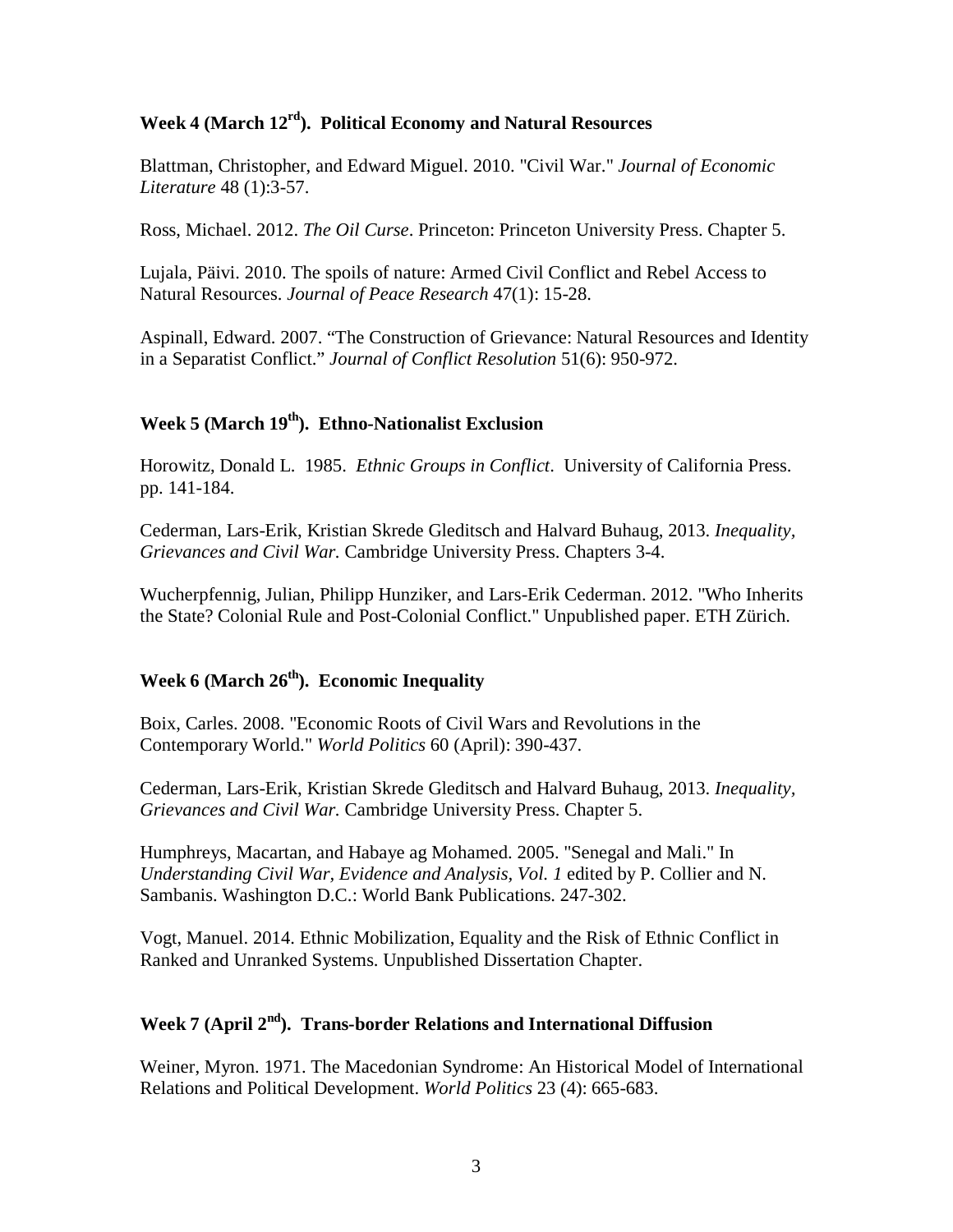Lake, David A. and Donald Rothchild. 1998. Spreading Fear: The Genesis of Transnational Ethnic Conflict. In *The International Spread of Ethnic Conflict: Fear, Diffusion, and Escalation*, David A. Lake and Donald Rothchild (eds.), Princeton University Press. 3-34.

Gleditsch, Kristian. 2007. Transnational Dimensions of Civil War. *Journal of Peace Research* 44 (3): 293-309.

Cederman, Lars-Erik, Kristian Skrede Gleditsch and Halvard Buhaug, 2013. *Inequality, Grievances and Civil War.* Cambridge University Press. Chapter 6.

#### **Week 8 (April 9th). Duration and Termination**

Fearon, James D. 2004. "Why Do Some Civil Wars Last So Much Longer Than Others?" *Journal of Peace Research* 41 (3):275-301.

Cunningham, David E., Kristian Skrede Gleditsch, and Idean Salehyan. 2009. "It Takes Two: A Dyadic Analysis of Civil War Duration and Outcome." *Journal of Conflict Resolution* 53 (4):570-97.

Cederman, Lars-Erik, Kristian Skrede Gleditsch and Halvard Buhaug. 2013. *Inequality, Grievances and Civil War.* Cambridge University Press. Chapter 8.

#### **Week 9 (April 16th). One-sided Violence**

Harff, Barbara. 2003. "No Lessons Learned from the Holocaust? Assessing Risks of Genocide and Political Mass." *The American Political Science Review* 97 (1):57-73.

Humphreys, Macartan and Jeremy M.Weinstein. 2006. "Handling and Manhandling Civilians in Civil War: Determinants of the Strategies of Warring Factions." *American Political Science Review* 100(3):429-447.

Valentino, Benjamin A., Paul Huth and Dylan Balch-Lindsay. 2004. "Draining the Sea: Mass Killing and Guerrilla Warfare." *International Organization* 58(2):375-407.

Schirmer, Jennifer. 1998. *The Guatemalan Military Project: A Violence Called Democracy*. Philadelphia: University of Pennsylvania Press. Chapter 2.

**[Easter break]**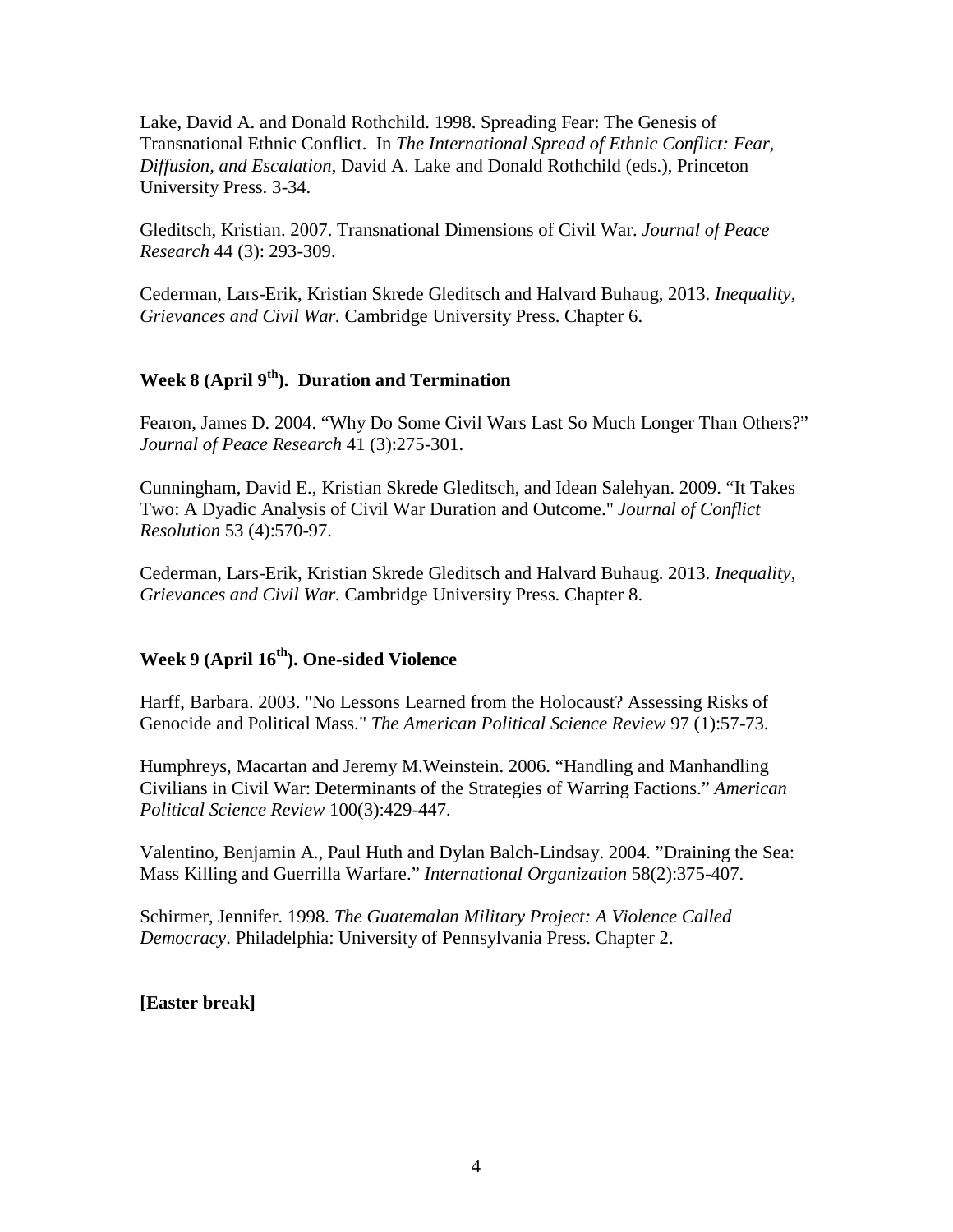#### **Week 10 (April 30th). Micro-level Approaches to Civil War**

Kalyvas, Stathis N. and Matthew Kocher Kocher. 2007. "How 'Free' Is Free Riding in Civil Wars? Violence, Insurgency, and the Collective Action Problem." *World Politics* 59(2):177-216.

Wood, Elisabeth Jean. 2008. "The Social Processes of Civil War: The Wartime Transformation of Social Networks." *Annual Review of Political Science* 11:539-561.

Humphreys, Macartan and Jeremy Weinstein. 2008. "Who Fights? The Determinants of Participation in Civil War." *American Journal of Political Science* 52(2):436-455.

Kalyvas, Stathis N. 2008. "Ethnic Defection in Civil War." *Comparative Political Studies* 41, 8: 1043-1068.

#### Week 11 (May 7<sup>th</sup>). Governmental Power Sharing

Hartzell, Caroline and Matthew Hoddie. 2003. Institutionalizing Peace: Power Sharing and Post-Civil War Conflict Management. *American Journal of Political Science* 47 (2): 318-332.

Rothchild, Donald, and Philip G. Roeder. 2005. "Dilemmas of State Building in Divided Societies." In *Sustainable Peace: Power and Democracy After Civil War*, ed. P. G. Roeder and D. Rothchild. Ithaca: Cornell University Press.

Roessler, Philip. 2011. "The Enemy Within: Personal Rule, Coups, and Civil War in Africa." *World Politics* 63 (2): 300-346.

Vogt, Manuel. 2014. Elite Networks, Ethnic Equality and Conflict: A Case Study of Côte d'Ivoire and Gabon. Unpublished Dissertation Chapter.

#### **Week 12 (May 14th). Territorial Power Sharing: Federalism and Decentralization**

Hale, Henry E. 2004. Divided We Stand: Institutional Sources of Ethnofederal Survival and Collapse. *World Politics* 56: 165-93.

Bunce, Valerie and Stephen Watts. 2005. Managing Diversity and Sustaining Democracy: Ethnofederal versus Unitary States in the Postcommunist World. In Sustainable Peace: Power and Democracy After Civil Wars. Eds. Philip G. Roeder and Donald Rothchild.

Cederman, Lars-Erik, Simon Hug, Andreas Schädel and Julian Wucherpfennig. 2013. "Territorial Autonomy in the Shadow of Conflict: Too Little, Too late?" Unpublished paper, ETH Zürich.